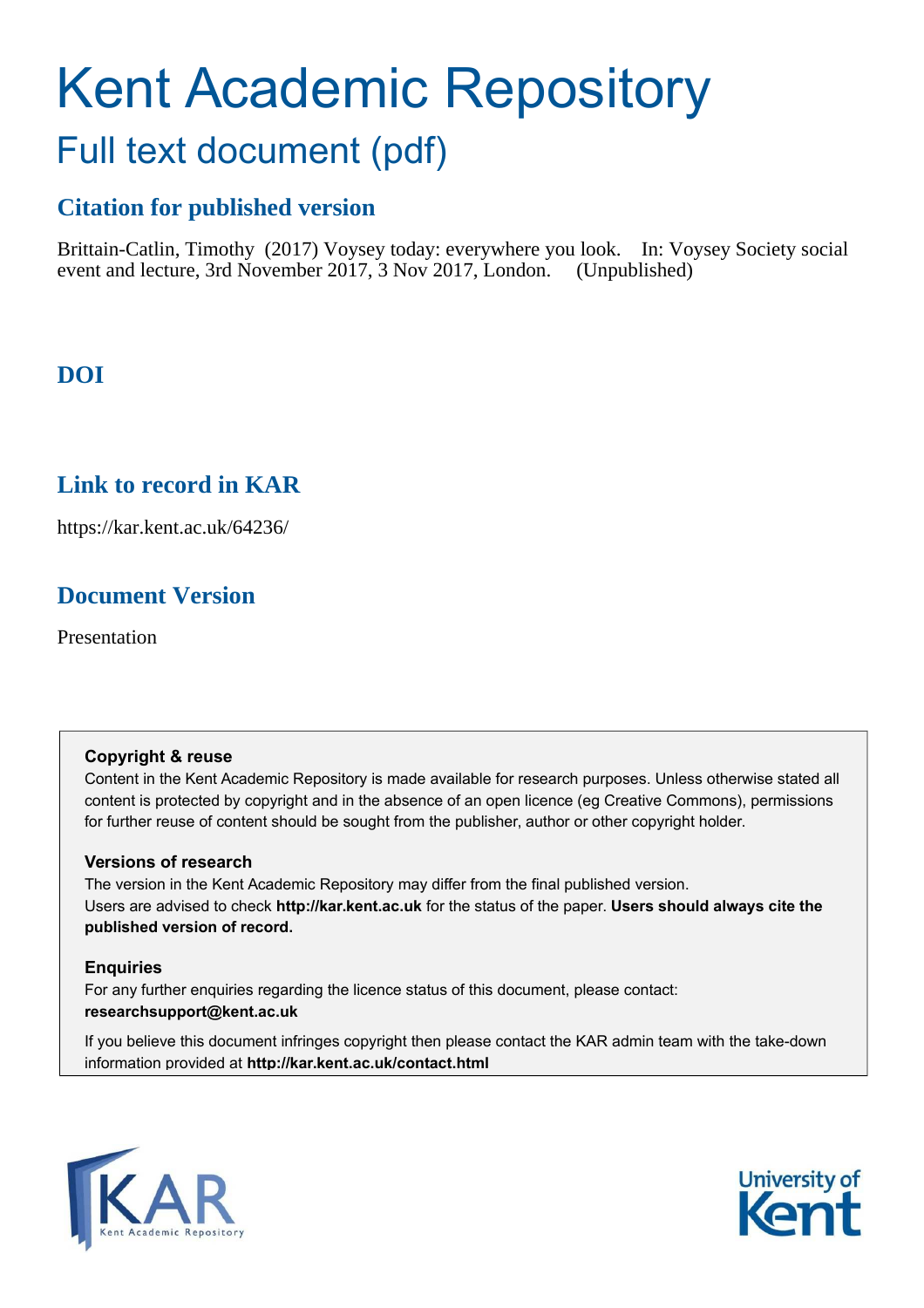#### **Voysey today: everywhere you look**

Voysey Society Lecture 3 November 2017 Timothy Brittain-Catlin

Of course my starting point for this evening is that you all know a lot more about the details of Voysey's houses than I do, so this is a talk about how much of what he achieved can be seen in unfamiliar ways. How you can look at not just one of the masterpieces but the smaller works as well and see different and unfamiliar things. And that's going to be my way in to showing how you can see traces of Voysey's work in places where you don't necessarily expect them today.

One of the oddities of campaigning for twentieth-century buildings as I do for the Twentieth Century Society upstairs is that I have had to familiarise myself with recent periods of history and get to learn more about them. We discovered only a few years ago that post-modern buildings in London, even major ones, were disappearing at an at amazing rate. When I was an architecture student in the 1980s these buildings were thought to be the work of the devil. Even though I saw them going up at first hand, and read about them at the time in the architectural press, I didn't really know what was going on behind the scenes. The mainstream modernist interpretation of them was so dominant that the only place to get a different view was in the magazine *Architectural Design*, and to me as an architecture student that had a cliquey and American character with that I didn't feel at home with.

I had grown up on Alastair Service's magnificent Edwardian Architecture and its Origins in which the theme of Englishness was everywhere. That's almost certainly the place where I read about Voysey's work for the first time. It took a kind of genius on the part of the Modernists that they managed to weave a story in which Voysey's work was part of an experimental German movement to create massproduced architecture. That was the Pevsner line. I get on trouble from time to time because I still think that Modernist writers are perfectly entitled to invent whatever story they like in order to tell the tale they want to tell. But likewise it does mean that there is a responsibility on people who challenge the simple Modernist version of architectural history to come up with a story that is just as good. No single description of a great piece of architecture is ever going to do it justice, because in the end it is the house, the building, that counts and not the story. But stories and metaphors are useful to remind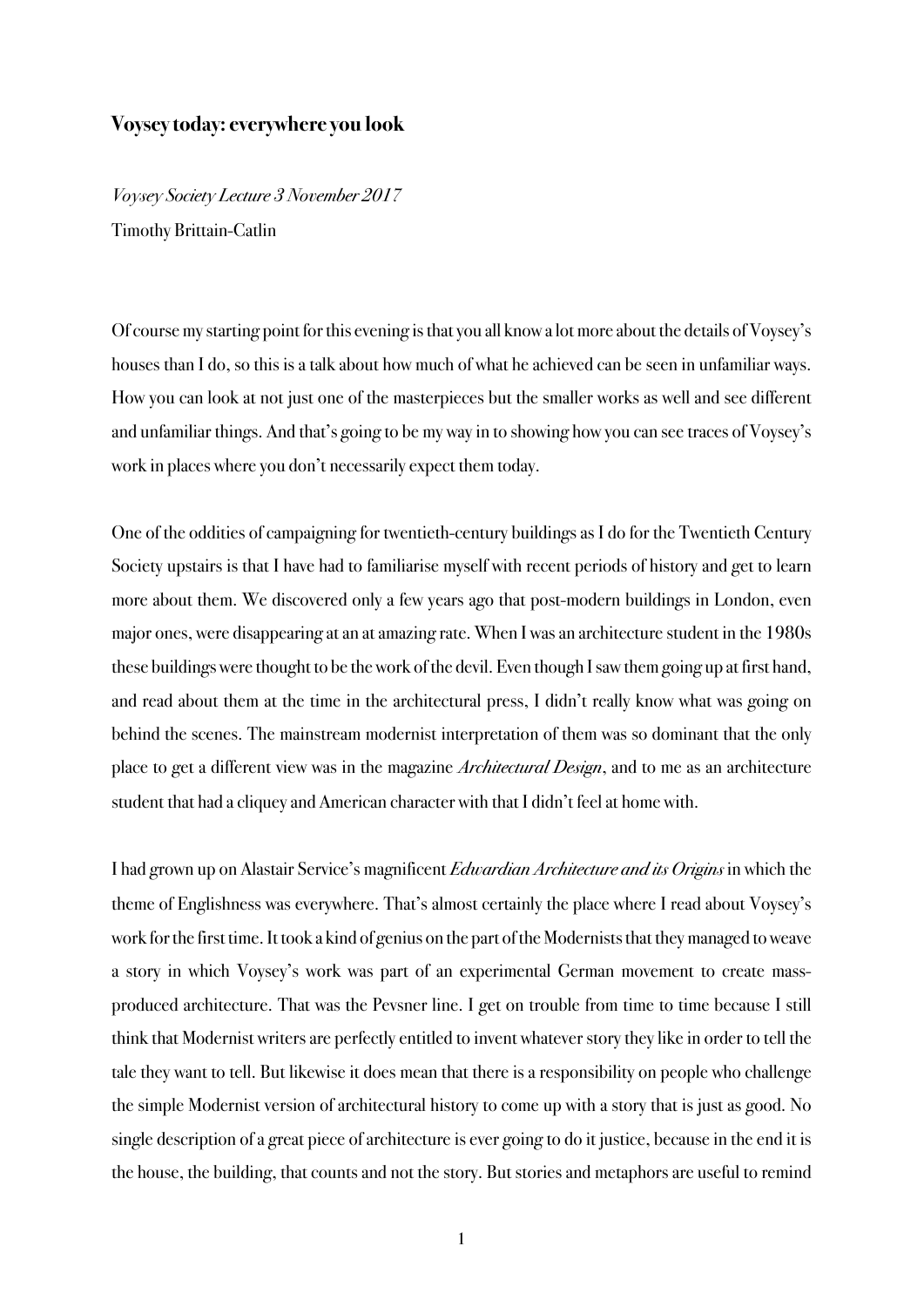us why buildings are important or memorable, and that's where contemporary postmodernism has a role to play in explaining why Voysey's architecture is still so valuable. Even more significantly, history seems to show that these new stories are invaluable when conveying to architecture students why they should go and seek out and remember certain buildings, and what they might look for when they are there. Voysey's reputation will of course always persist, because the buildings are often so extraordinary, but our culture is mostly literary and we sometimes have to work hard to establish key buildings of any kind in people's minds. It's also worth saying that decisions to protect historical buildings are primarily political, in the broad sense, so to have a story that works politically can be invaluable.

I'm now in the process of working out what that story might be. Generally speaking, I think that one of the problems of late Victorian and Edwardian building is that they are seen in surprising isolation. The images and often the original photography are of so high a standard that it is tempting to say that what they look like at first glance is the most important thing. These things are of course very important, and they are underrated today in architectural education, but they are not the whole story. They are one element in much bigger stories which are about a whole range of people and ideas over a long period of time, and when one looks at these in their historical context new ways open up as to how we might speak and write about them.

This is the first house by Voysey that I knew as a child – the studio in St Augustine's Road in Barons Court. Of course it stood out because all of the other houses in the street were red brick ones. It was also of course the house that most resembled Osbert Lancaster's Art Nouveau cottage, and so it came as no surprise to learn much later from Wendy Hitchmough's book that it was praised by *The British* Architect magazine as being 'an artistic little house'. Now, one of the lessons I have learned about interesting buildings is that very often the most surprising and important aspects of it are simply staring us in the face and we can't see them. In the case of this house, and many more – the one in Turnham Green is obviously another – it's not the fact that it looks different: everyone can see that. It's the question of why it looks different. *What* was it that the architect was trying to say?

Well, we all know that it would have been no use asking Voysey. One of the most striking aspects of his writing was in common with every architect I have ever studied – with the possible exception of Vanbrugh, and Adolf Loos – that he had little to say about his own buildings that is of any use to anyone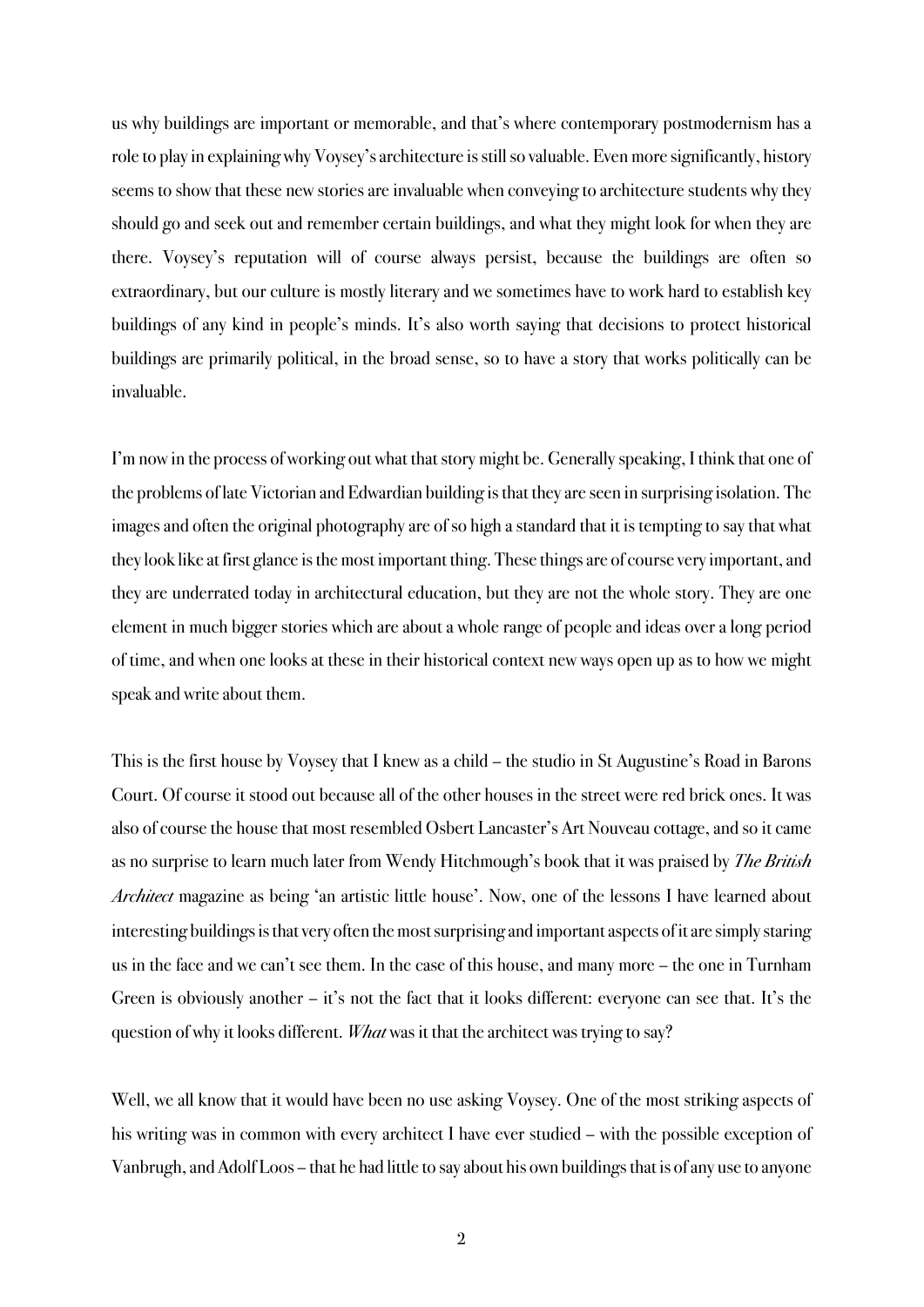other than an indicator of the times he lived in, and the friends and clients he made. Here's a test that you can try out with any architect you have ever met – is what they are saying about their own building actually true? And does it matter anyway? Traditional art historians place a great deal of emphasis on written and archival sources, but architects never should. One of the greatest mistakes in architectural history, in my opinion is, that people took Pugin seriously when he talked about truth and honesty and so on – because Pugin was such an important figure to Voysey, we'll come back to him later. Pugin talked in these terms because that's what people did at the time, and because he wanted jobs from leading churchman. Truth in the religious sense hasa bit – a bit – to do with his architecture but he was in the end an architect and what he wanted to do was to reset standards in aesthetics and in architectural construction, which is neither a romantic nor a pious thing to do. You can see this very clearly if you go beyond the propaganda and look at his letters and his more helpful later writing, The Smithsons talked their strange language because firstly they were trying to impress their more glamorous art world friends and secondly because they wanted to influence public housing and the more radical leftwing voices in the debate. There is a great example in Miles Glendinning's book *Architecture's Evil* Empire: he points out how Daniel Libeskind described his project for the Grand Canal Theatre for Dublin, which is a spiky, shattered, glass and steel building, as 'very contextual', rooted in the city's 'traditions', when it clearly is nothing of the kind. There's no particular reason why visual people should be good at or even interested in words, and by definition an architect can't know what the future significance of a design is going to be, because that significance has not yet happened. And furthermore, you won't get a Heritage Lottery Fund grant if you don't use Heritage Lottery language.

Thus you won't get very far if you take Voysey's descriptions of his own aims. My favourite one – and it says a lot about him and about the period, but little that is helpful about his architecture: it's one of many that simply lists the qualities of building: 'reverence, love, justice, mercy, honesty, candour, generosity, humility, order and dignity'. You could, I think, work your way through those and point out examples of how to illustrate each one of them. But it would be a bit of a waste of time. Because what Voysey was getting at was essentially something less literal, as I'll explain.

Let's try to address this by putting Voysey into his professional context. It's generally true of architects that they learn a great deal, and more than they usually admit, from the people they worked well with early in their career. The influence of Saxon Snell and his hospital architecture is usually pointed out because it is white and smooth, and no doubt it was also true that working in a practice like that, which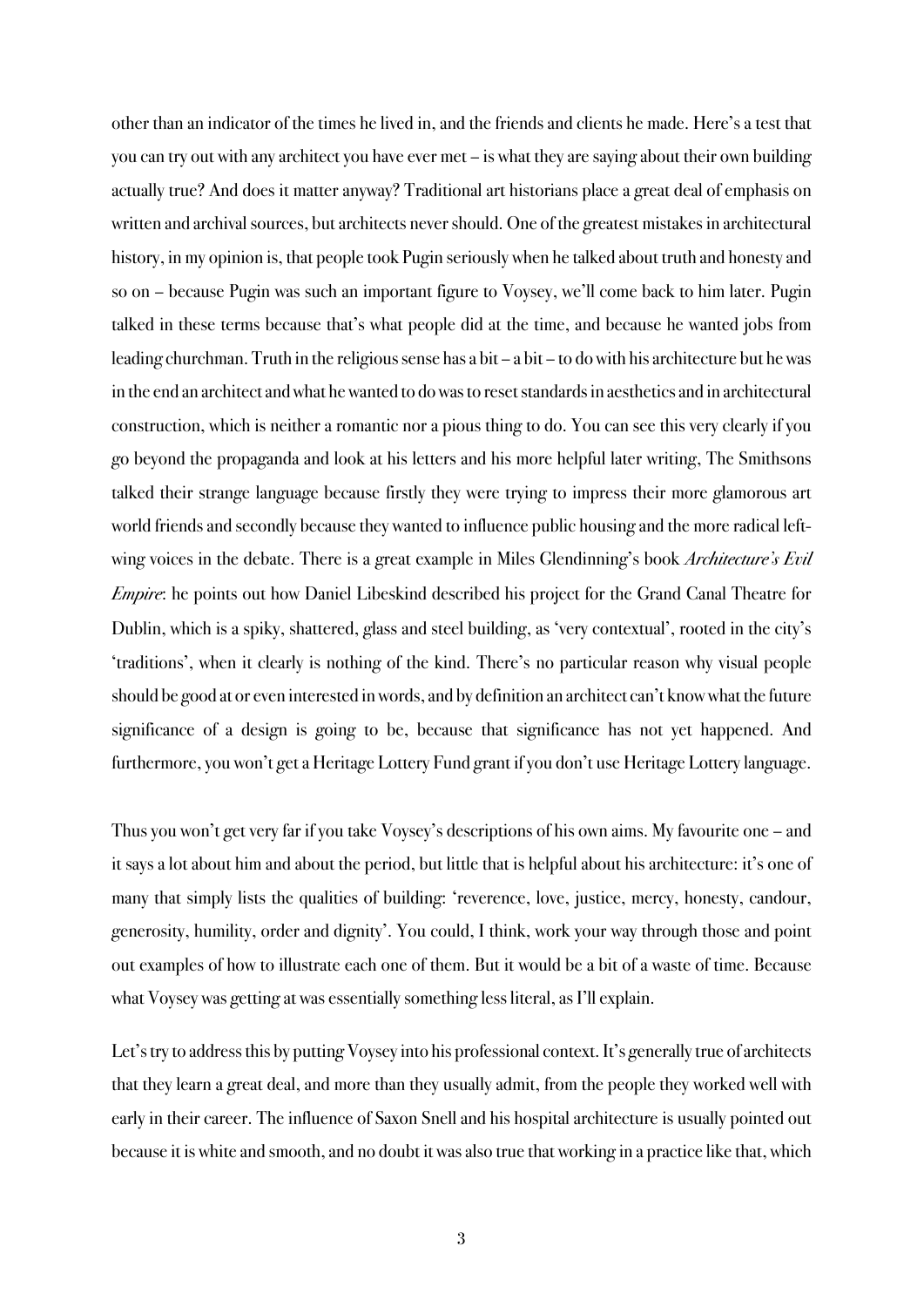had a high level of technical expertise, it was possible for the young Voysey about efficient ways of planning and working. Both those aspects are generally understated in architectural history. But Voysey was only there for a short period. It seems to me that if you want to see what the architectural story might really be about, you need to go back to his final employer before setting up on his own – George Devey.

Devey is one of the most underrated figures in British architectural history, a distinction he shares with John Claudius Loudon and Charles Ashbee. I think that in all these cases it is quite hard to point out to laymen what exactly it was that they achieved. Loudon was of course a critic and a writer, but Devey and Ashbee for sure are what you might call 'Architects' architects' – that is to say, it can take a bit of first-hand experience of the practice and design of architecture to be able to see the greatness of what they achieved. Devey at least has the great benefit of apparently never having tried to explain his buildings with unhelpful language. You just look at them and see what they are doing. And even then, it isn't clear to many people what the achievement is, because the buildings aren't obviously attractive. At first sight you might think that picturesque architects did the picturesque stuff better than Devey did, and rational ones did the rational stuff better, and got more attention for it. Furthermore, some of Devey's really remarkable houses have been demolished, so let me explain a bit of what I think Devey was doing so that we can see why it feeds in to the continuing importance and appeal of Voysey's own work later on.

Devey's career began in the late 1840s – when high-art architecture was thanks to Pugin changing very fast indeed – and continued until the Norman Shaw era of the mid 1880s, so he sits in a very critical area in the development of architectural ideas. The most significant theme is indeed the Pugin one – that building is about the quality and practicality of construction before it is about anything else. There are three projects of Devey's that I want to show you – two from the start of his career in the late 1830s and early 1850s, and one completed in the late 1870s not long before Voysey started to work for him.

The early ones are close to Penshurst Place in West Kent. These are cottages at Leicester Square, just outside the gates (which Devey also designed) to Penshurst Place, and built for the owner, the first Baron De L'Isle. If you cast your mind back to the 1840s, and the point at which the gothic revival takes off, there is a good deal of writing in the professional press about the qualities of new construction, and some praise for late medieval buildings – so long as the latter were vernacular – but no one is talking about the two things together. In fact it is generally true that the architectural press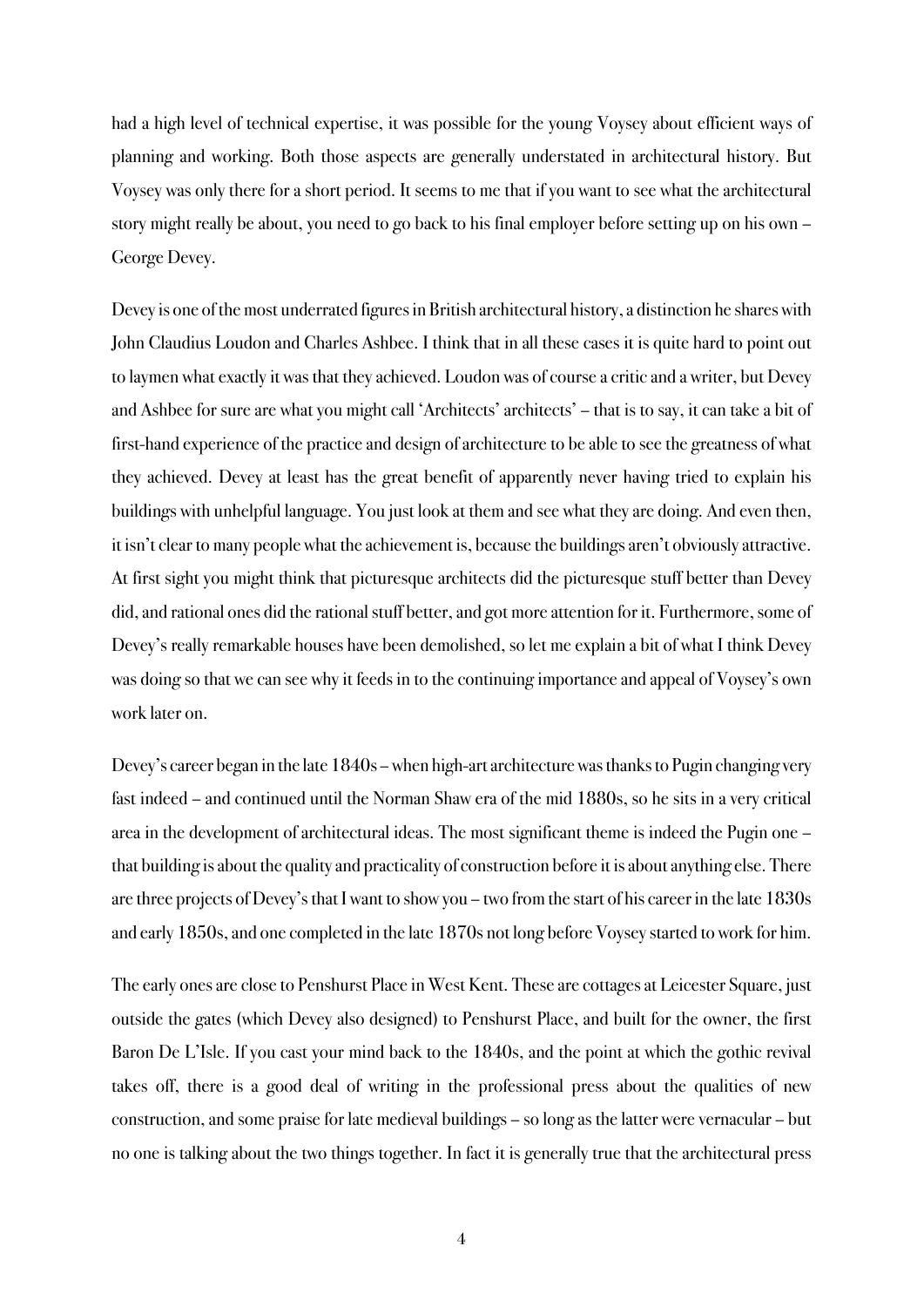until recently relatively little to say about adding to or working with old buildings, which is the principal occupation of most architects. But here is Devey doing it consciously – you can't tell what is old and what is now, apart from some fairly minor and detailed solecisms. This is a novelty. Pugin did actually design half-timbered cottages, but he never built any, and for reasons of their own, the new and young generation of gothic revivalists abhorred them. What Devey was doing,I think, is this – he was entering into the history of the old buildings, uncovering their construction and their materials, and working with these to emphasise them, work out their logic and make them explicit. It shows a reverence for building tradition as it does for constructional sense, and it seems to by-pass the worries about copying superficially from history. Of course every second good-quality house extension does this nowadays – it was completely new then.

This is the second building from the start of Devey's careerand it's very close to the first – the barn at South Park, just north west of Penshurst, of 1850. You can see something similar here. First of all, you can't work out what is old and what is new; some of the structures are old, in part. Jill Allibone's excellent book points out that you can't really tell any more what vernacular farm buildings in the area looked like when Devey was looking at them because they have all been either demolished, or gentrified beyond recognition. What you actually see a lot of around there is new, or partly new cottages by Devey; he also built estate cottages in large numbers for the Rothschilds in Buckinghamshire, and to some extent you might even say that the pretty English village is one of Devey's inventions. Real villages certainly weren't thought to be particularly pretty until the early nineteenth century, and only then after a lot of work.

Now, this is the late Devey building – St Alban's Court at Nonnington in East Kent, of 1875-9. This is the house which seems to be built on top of the remains of an earlier stone building – you can see it here on the main house, but also on the small estate cottages. Of course you can say that Devey was making a kind of joke about the pretensions of the owner, William Hammond, who might have preferred somewhere ancient but had to make do with a new building. But that is to underestimate Devey. I think that he was now abstracting historical elements – such as the idea of the stone – and isolating them so as to emphasise the timelessness of the building – the opposite of the claim that St Alban's Court is 'fake-old'. It suits the mid-Victorian mentality to very well to see it in terms of a scientific experiment that abstracts a sense of age and turns it into an objective building block, a demonstration of useful facts, and one that can be done on any scale, such as at this lodge. You are looking at the construction and you are aware of a sense of history, and yet you are aware that this is all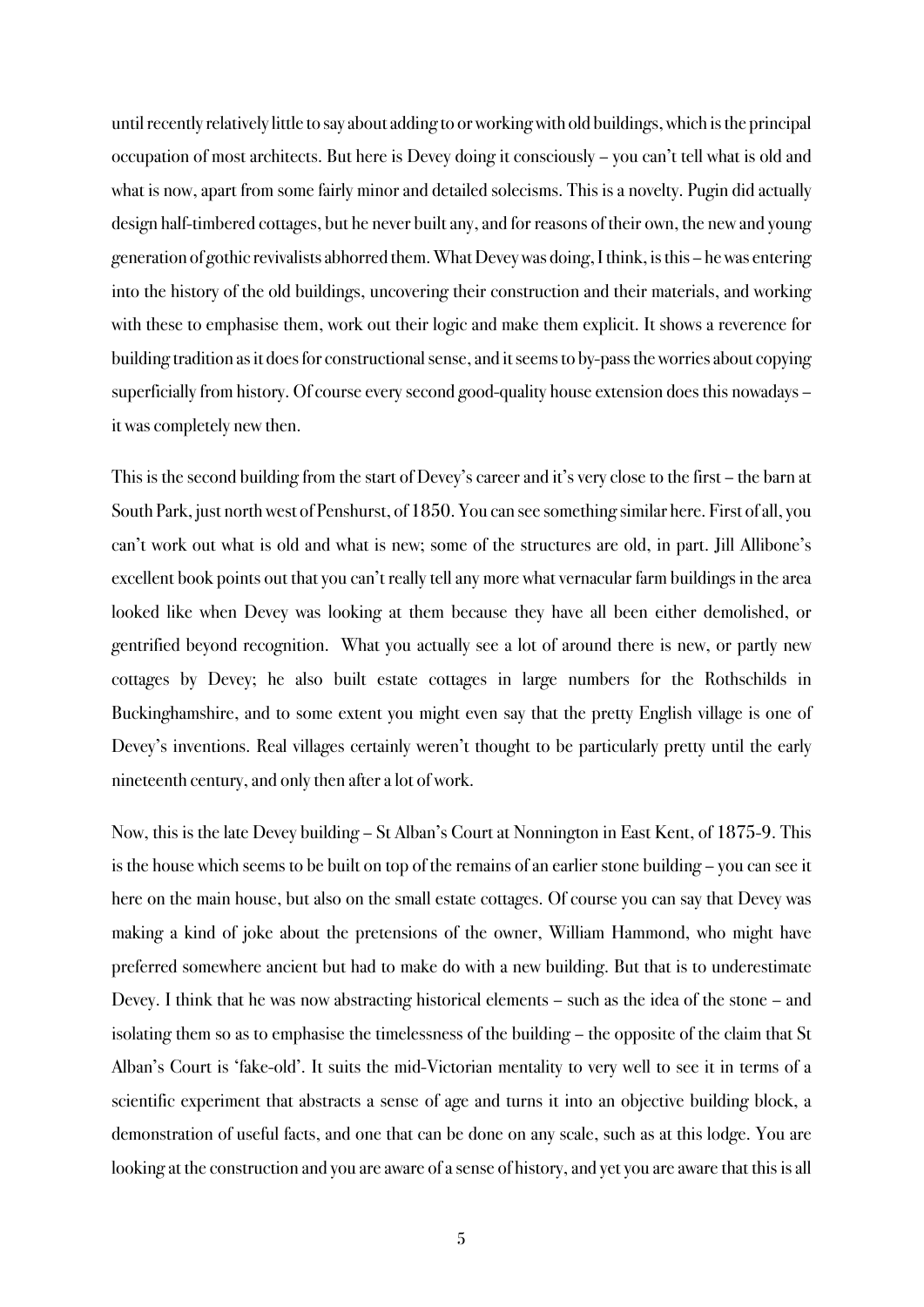new and logical. Some of Devey's other large buildings that have now gone – here are two of them – are clearly not actually Jacobean: they are buildings that extracting and abstracting elements from Jacobean architecture, emphasising and magnifying their structural role and making you look at them. We are looking in other words at a kind of constructed archaeology which tells stories about history and tradition without actually being old at all, and certainly not fake-old. In fact Mark Girouard long ago described Devey's work at Penshurst as 'rural archaeology', and that is exactly right, I think – it is a good scientific phrase to suit a scientific method of looking at buildings.

Jill Allibone makes it clear how Voysey himself especially early in his career, revisited Devey themes and Devey proportions, for example in ornamental gables and in timberwork. Here's a project for a country house with an octagonal hall, of circa 1889 – look at the Devey gables. They reappear in that Egyptian house, don't they? Voysey's sanitorium design even has a spot of Devey's decorative brickwork. As you would expect, his very first published designs look the closest to Devey's work. But the ideas behind them lasted much longer. Voysey wrote a lot about the qualities of old English building, and also said that his own long-low houses imitated them. But, you might say, they don't – surely the well know, long low houses, which Voysey says somewhere look as if they are lying down to sleep, are so bright, so striking, so cheerful and so awake that they are actually the antithesis of anything historical? And the exaggeration of the geometries of the outlines and details are surely very far from being historical. After all, this is what the modernists thought.

Modernists – postmodernist – now, let's get to the point of all this. The place to start is an obvious example – Norney. Norney as you will all know appeared in public consciousness with the film Carrington in 1995. The timing is very good for our purposes. I remember well reading Stuart Durant's description of Norney in his *Architectural Design* monograph of 1992, sounding a little puzzled about its façade which had so annoyed Ian Nairn when he wrote the Surrey Pevsner. The entrance side is peculiar. Voysey has abstracted a baroque pediment and put it above the entrance to his house. But in fact the whole house is composed of abstracted elements of other things. The 'Jacobean' gables and mullions are versions of Devey's abstracted gables and mullions.The curved lead roofs are blatantly Jacobean – they come from houses like the old Holland House in London. They are not really historical ones, or direct quotations. The useful white render plays the role of holding it together visually, especially given that Voysey's own elements tend to be in strongly contrasting colours. So one way of looking at these buildings can be to look out the individual elements and see where they came from – in fact, about as far away from the modernist view of them as it is possible to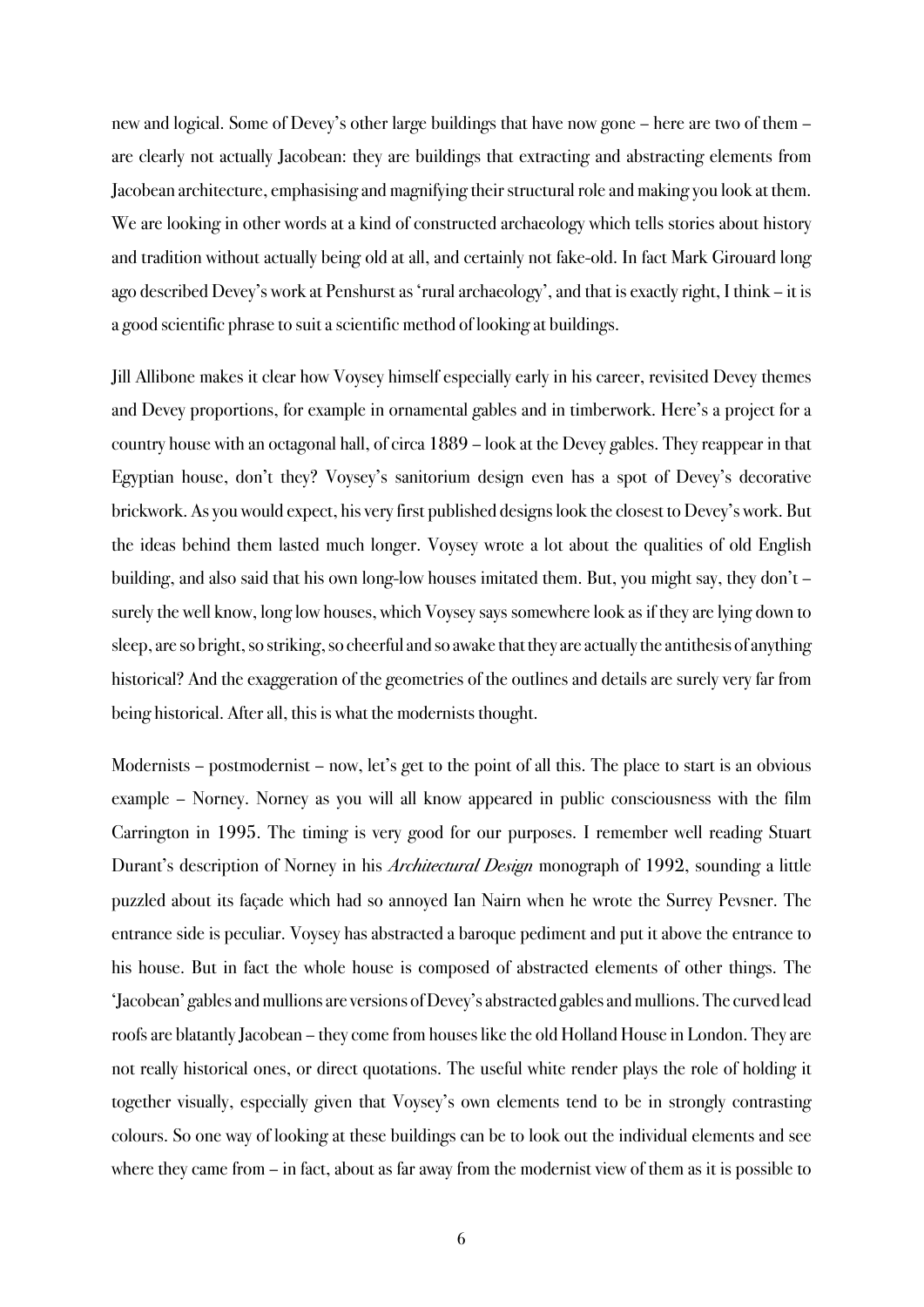be. I don't know, but I would have thought that it must have appealed to the film Carrington's director and writer, Christopher Hampton, to have a building that sent out conflicting messages about the building's historical inspirations for the denouement of a film about a complicated three-way relationship. The story is unresolved and so is the house.

Now, I mentioned that Stuart Durant's book came out in 1992 and I remember very well that at the time there was a search on for the historical roots of postmodernism. To give you a little historical perspective on that: it begins in Britain in 1980 when Terry Farrell, consciously aware of the magazine Architectural Design and what is going on in the United States, designed Clifton Nurseries for Lord Rothschild – a building that was memorably described at the time by the critic Martin Pawley as the 'Barcelona Pavilion' of postmodernism, a judgement justified, I think, with the passage of time. What Farrell was doing here, so he himself said, was to look out for the historical details of the buildings around about, for example of the Royal Opera House and the Theatre Royal, and put them onto his own building so that they held together in a logical way. From 1982 the British architects Dixon Jones started work on the Mississauga city hall, in Ontario, a building which I thought was a suitable one to bring to the attention of members of the Voysey Society, and the architect Leon Krier was publishing his impassioned drawings which show classical buildings as being composed of identifiable elements. The on the whole regrettable affair of the Sainsbury Wing of the National Gallery went up in the mideighties, as did many of Terry Farrell's most significant postmodernist designs. His famous and now gone TV-AM annoyed critics because the front, back and interior were all in different styles and did different things to remnants of old buildings depending on the mood. AtComyn Ching on Seven Dials he broke the first rule of SPAB – he remodelled an old complex of buildings in such a way that you cannot tell what is old, and what is new, spinning out and emphasizing historic details, exactly like Devey, in fact.Then towards the end of the decade he designed three huge buildings which, like Clifton Nurseries, were intended to draw from the historical details of the buildings around them but now did it at an urban scale – Alban Gate, Embankment Place, and Vauxhall Cross. The final buildings in this brief history of British Postmodernism that I want to show you are both designed by John Melvin in the Essex Road: the teacher's accommodation block for St Paul's Girl's School in Brook Green in Hammersmith, which took elements from Gerald Horsley's school building along the road of 1904, and finally these flats in the Essex Road designed for the Mercers' Company. They trumpeted, all the elements of house that had been missing from 1960s and 70s new housing – door, window, roof, entrance, attic, chimney. John took all these and exaggerated them, pulling them together with red brick and Portland stone instead of Voysey's render. That building was completed in 1992, the same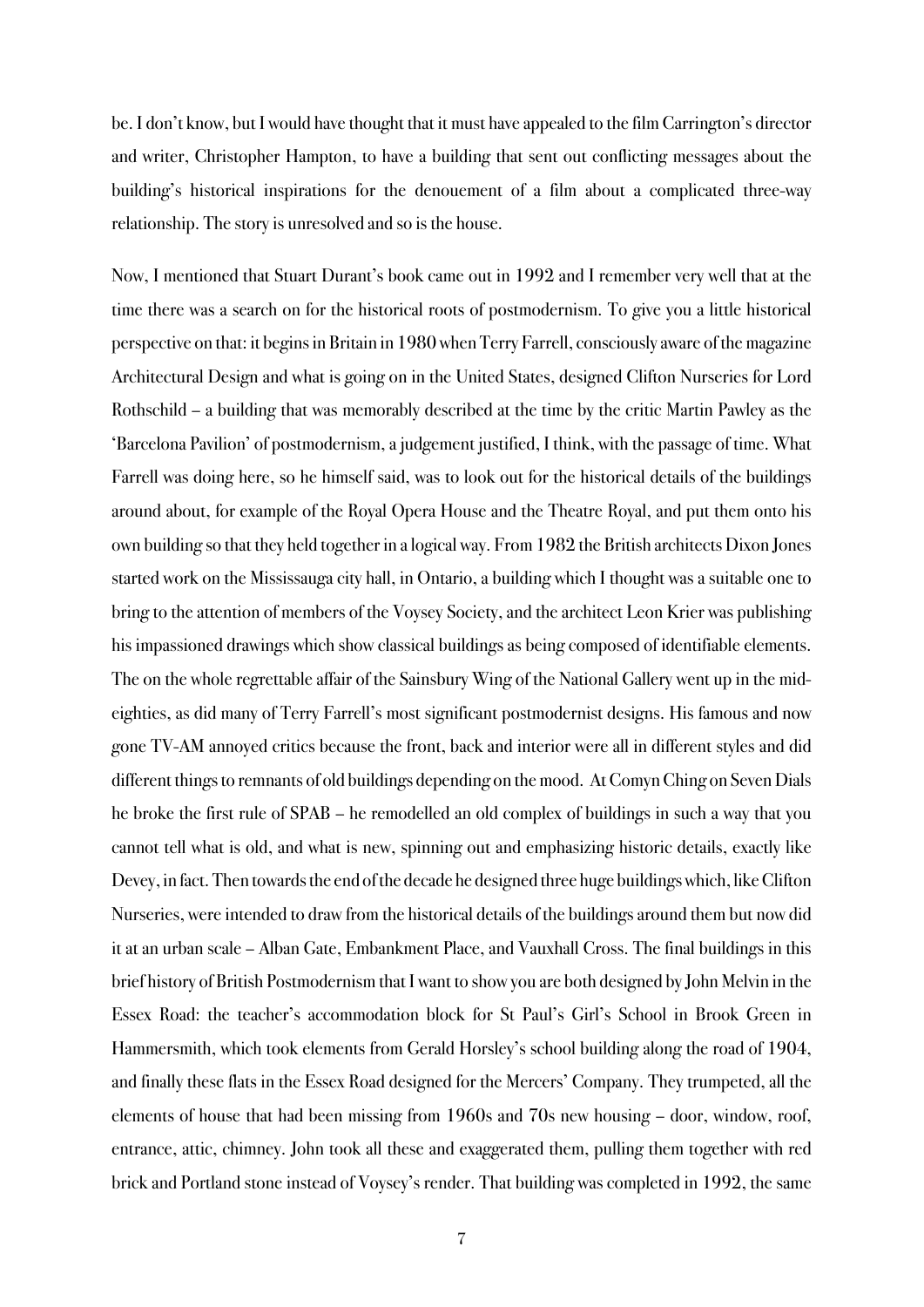year that Andreas Papadakis, the postmodernist par excellence, published Stuart Durant's book. By the way – John Melvin remodelled and designed an extension to Papadakis' own house, and you will be surprised to hear that it was in the Tudor style and not classical at all. I would say that there was every evidence that architectural readers were looking for sources and ideas about where the idea of collecting and expressing historical details came from, and that the Voysey volume provided countless examples of it that would confound the modernists.

Furthermore – I think that Voysey's last projects, when he was in his gothic passion, are even more Devey like, because of course they are not actually really gothic – they are Jacobean. Lodge Style looks like a Pugin drawing, possibly even like a Pugin house. And Pugin's houses were not gothic, in fact. They were in a vernacular Jacobean style where he exaggerated all the features he liked. In these houses he only used pointed windows for domestic chapels, for example. If he liked a feature, he used it again and again and again – he did this with the window of the ancient Anglican rectory in Marlow, and with various curved sections of stone mouldings that he found at Kenilworth Castle. In fact actually – hold on to this thought for a moment – Lodge Style can also be seen as a version of a Regency kind of architecture, the ornamental cottage, but with proper post-Pugin gothic detailing, an intriguing and attractive combination. Compare Voysey's famous buttresses to what Pugin was doing with, at his Handsworth convent – marking the structural divisions. the Here is Rampisham of 1846, and what you can see is that the gables are steeper – 60 degrees, in fact – than a Jacobean farmhouse would be, because Pugin wants to draw your attention to them and think about what they are doing structurally. The origins are houses like this famous one, the late sixteenth-century Much Wenlock Priory. And this is evidently what Voysey did too. Because of its overall appearance, at Lodge Style it becomes obvious that Voysey's famous characteristic buttresses are something of a quotation from Pugin too – Pugin used them internally to emphasise precisely how a roof was held up, as you can see here from his cloister at Handsworth. But as Wendy Hitchmough points out, Broadleys has quotations from Regency seaside architecture in it, with its smooth white bow windows. So when you see them, you are looking at not a Regency bow, but what an architect does with a Regency bow a hundred years after the Regency.

So what we learn from all this is that what Voysey was doing in many of his houses was constructing an architectural story that was unique for a particular place out of disparate parts, and in this case one of the stories he was referring to was not the gothic revival in general but Pugin's only chapter in it – in common with all of Pugin's many other late-nineteenth-century admirers, Voysey was unable to say in words exactly what it was that he admired about Pugin's work – hence those long stuttering lists – so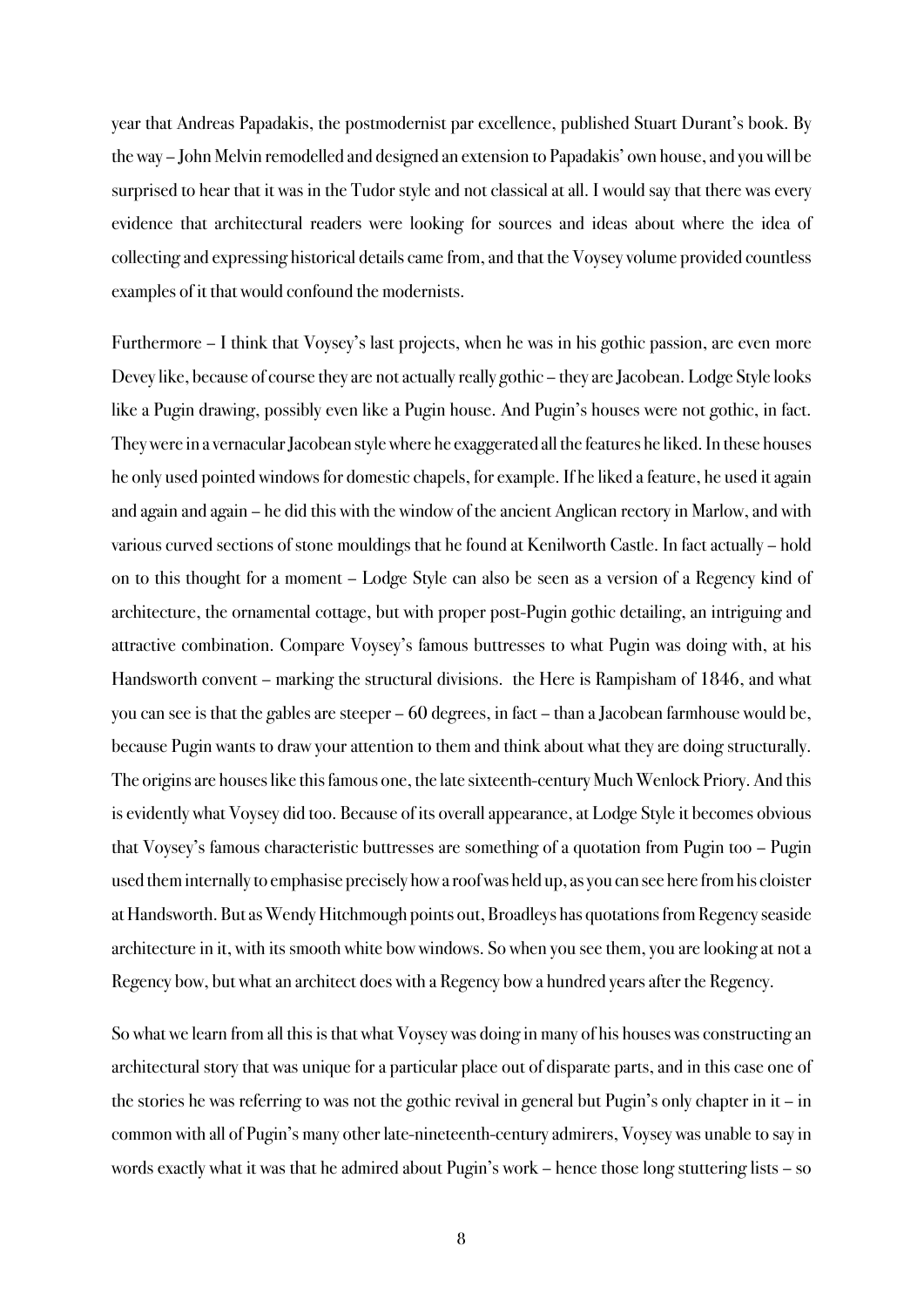this is how he did it. There is an intentional kind of sadness about that, I think, especially at Lodge Style, and especially when the surviving eighteenth-century traditions at least were slipping away and the gothic revival ones increasingly industrialised, and Pugin himself in danger of being forgotten. You identify the bits that matter – you draw from them the historical associations and the traditions they came from, including their moments of revival – and discover a building that can only have emerged from the present time. That's the theme that runs through Pugin, Devey, Voysey, Farrell and Melvin. In that respect at least, the modernists were right.

So now I'll return to my starting point – the Britten studio in Barons Court – and how I couldn't see what was staring me in the face. The thing that everyone remembers about it is the pair of brackets under the porch that have the profile of a face cut into them. These were seen rather like the caryatids on the otherwise modernist Highpoint in Highgate – something slightly silly that let the modernist show down. But unlike the caryatids, the funny faces were not a joke or an aberration. They were the whole point. The house like many of Voysey's can be seen as a collection of beautiful things. It is very significant that – as Wendy Hitchmough points out, that Voysey was always happy to add to or alter his own houses: he didn't see them as what Jonathan Meades calls a single 'art object' – completed perfect artefacts. They were in a process of growing, of taking the story with them. It's sometimes forgotten that there are architects who like to see their buildings in this way. It's also perfectly logical if what you really like is medieval and Tudor building.

Perhaps the most interesting thing I discovered when talking to the British postmodernists I referred to above is quite how interested they were in late Victorian and Edwardian architecture, and how much they disassociated themselves with American postmodernism – I've mentioned John Melvin and St Paul's Girl's School, and Sir Terry has written that one of the most influential buildings for him when he was a student at Newcastle was this one: Shaw's Cragside. Because Charles Jencks and Andreas Papadakis were so effective as spokesmen for the movement, and because the most infamous postmodern building the Sainsbury Wing, was designed by Americans with a keen sense of selfpromotion, there is a tendency to think of the whole movement here as being American. But it wasn't.

There were some things in common however, and they can lead us to an idea of how we might interpret Voysey's work in the light of everything that has happened over the last three decades. What you might call the intellectual wing of postmodernism had a number of key positions. The first was simply a revolt at the idea that architecture was leading inevitably towards some kind of scientific future and a pseudo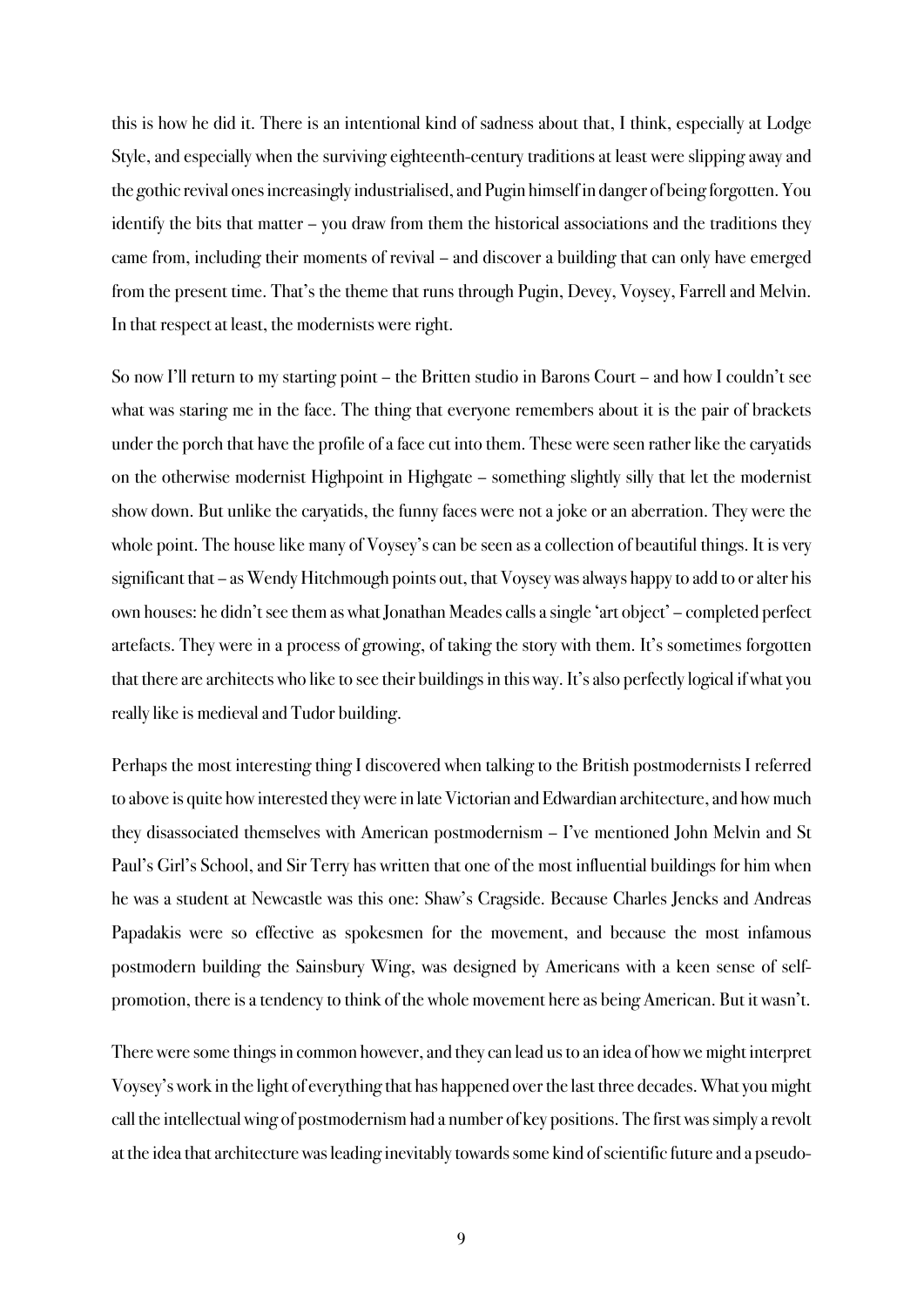scientific appearance to go with it, and that everything else was a waste of time. Postmodernists of all kinds dislike the term 'pastiche' because they would claim, and I must say I agree with them, that there is no rule about how or when buildings should be built in a particular style. If it is an attractive and effective design, it isn't pastiche – it's a building like any other good one. Secondly comes the idea that ornament is not just a decoration; it taps in to very old ideas about how part of a building can represent something much bigger and older than itself, and at best it comes out of a coherent and consistent language which overall means something – in fact, can mean a lot. This lay behind the thinking of W. R. Lethaby, who was precisely Voysey's contemporary and whose Architecture, Mysticism and Myth, published as Voysey's career was taking off, is precisely about that; but it is also the basis for some British postmodernists, for example John Outram, the architect of the Judge Institute in Cambridge and of several houses which are covered in ornament that follows languages that he devised. And finally, American postmodernism began with the idea that new architectural work can say something about the original fabric of a house. A really nice example of this is the mid-70s Claghorn House in Princeton, by Michael Graves, where the extensions are supposed to represent in symbolic form the way the original house was built and grew. Here are Terry Farrell and Charles Jencks outside the house they remodelled in Notting Hill which gives a pretty clear indication of what that was about.

That particular aspect became really much more of a British post-modern characteristic, to the extent that it is everywhere present here and almost non-existent in American postmodernism. But there are other distinctly British aspects of it too. These get hidden because British architects have a long and proud history of not intellectualising what they do. They just do it. One of the oddities of nineteenthcentury architectural history is that everyone in Europe is taught a completely different version of it from that which we have here. Over there they hear about aesthetic theory, about rationalism and historicism, and about Semper, whereas over here we get the gothic revival, the restoration of historic churches, the pragmatism, the importance of good construction. And so there has not yet been any attempt at putting the British elements of postmodernism into any kind of theory. And I think that this is where Voysey can help us, as it is clear to me that there are elements in his work which are part of a very long story about the recurrent role that Jacobean architecture plays in British architecture

Because Jacobean architecture seems unstoppable – it keeps bouncing back. Anyone here who has read about the gothic revival, Pugin included, knows that the gothic revivalists hated it more than anything else – for its lack of structural and constructional purity, its funny imitation of Italian classical or Flemish details, and its lack of 'development – the ability to grow and develop in the way that both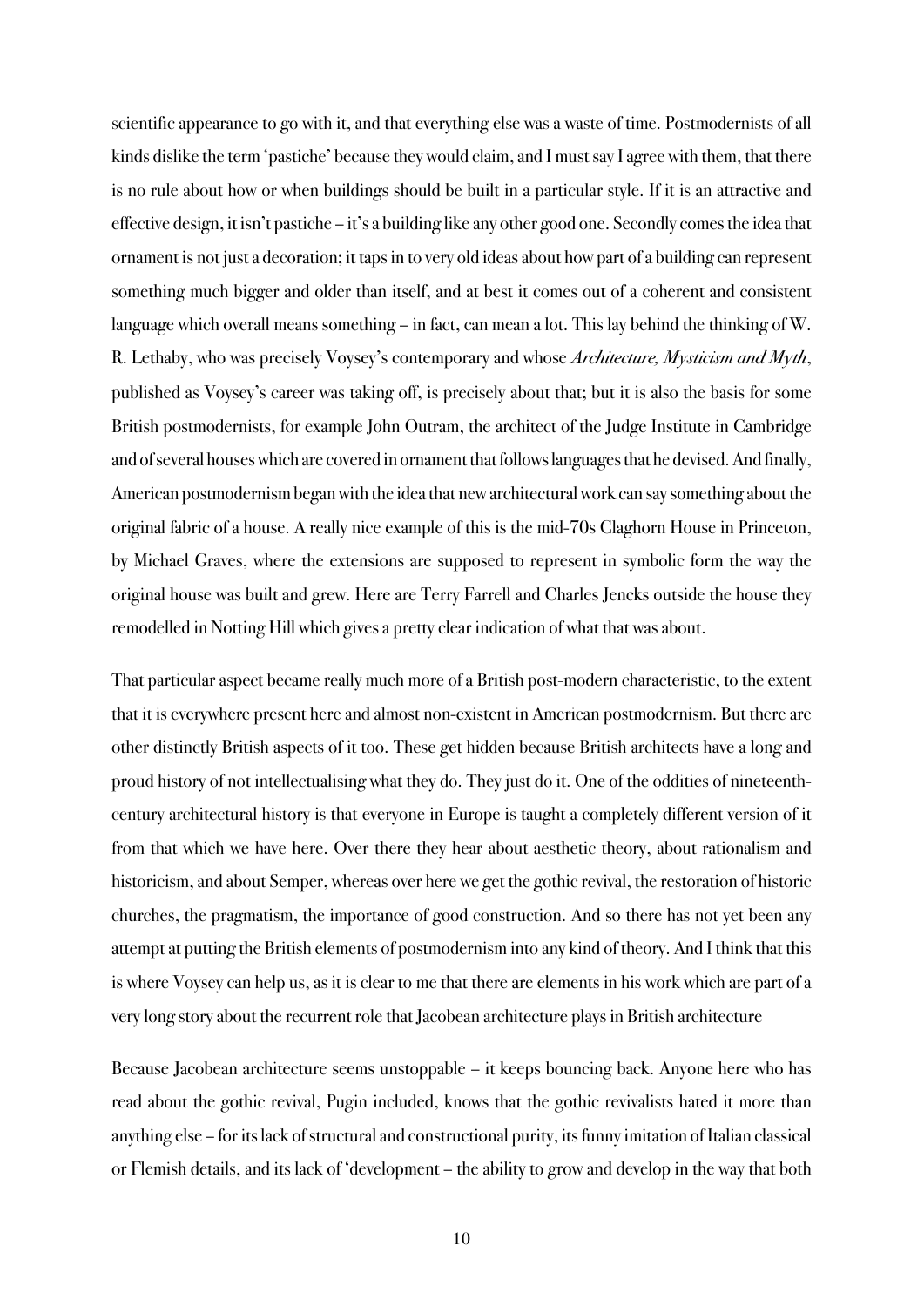gothic and classical architecture did. Some of the most violent language deployed by the revivalists was applied to neo-Elizabethan and neo-Jacobean architecture. Modernist critics, who copied their language of violent assault from the gothic revivalists, hated English neo-Tudor housing, for example in the London suburbs, even more than they hated classical revivals where at least they could point, at best, to some kind of neo-rationalism if they wanted to. Yet back it comes. The 1830s were full of it – in fact if you want a useful rule of thumb, neo-Tudor and Tudor Gothic architecture appear precisely during the rule of King William IV in 1830-1837, presumably inspired by Joseph Nash's *Mansions of England in the Olden Time*, all ready to be knocked down by the coming gothic revivalists. Nash's is a book that tells through its illustrations a great story about what England is supposed to stand for – hospitality, restfulness, colourfulness and joyfulness. It was extremely popular and it provided the background for the era's bestsellers – the historical novels of Walter Scott. But then along comes Devey who already by the 1850s is reviving it. Norman Shaw's architecture is frankly Tudor by the 1870s, when Devey is still building, and by the 1880s Voysey is joining in. There are some other major buildings – for example Rhinefield and Danesfield by W.H. Romaine-Walker, which are doing neo-Tudor on a grand scale. Of the countless neo-Jacobean and neo-Tudor houses across England from about 1910 right through to the 1930s you need hardly be reminded. The modernist critics silenced it for about thirty years – but a building like the magnificent Jerwood Library, at Trinity Hall in Cambridge by Freedland Rees Robert, shows that there is life in it still. It's true that these are mostly neo-Tudor rather than neo-Jacobean – which is more expensive to do – but nevertheless it is true that it is perfectly possible to trace the history of British architecture through examples like these and still be representative of what is happening across the country, and in every decade.

So that's the 'story', as postmodernists might say, behind Voysey's architecture. It is part of a running theme about what makes the English the way they are, and what they respond to. You can do this unsubtly, like all those interwar villas, or you can do it very subtly indeed, as Voysey did, where you have to work out for yourself where all the various details came from – where he himself might have seen them and where. To give you an example of the process: my opinion on those brackets in Hammersmith, and the ones in Perrycroft, for example is that they are a late-Victorian or Edwardian version of those grotesque, or 'artisan mannerist' Jacobean figures you get on timber screens at houses like Hatfield. The art of the great architect is to make one think a bit rather than quote directly, and also to make you feel that you are connecting with something bigger than yourself. This is precisely what Voysey was doing. But I think he was also doing something else that neo-Jacobean architects have